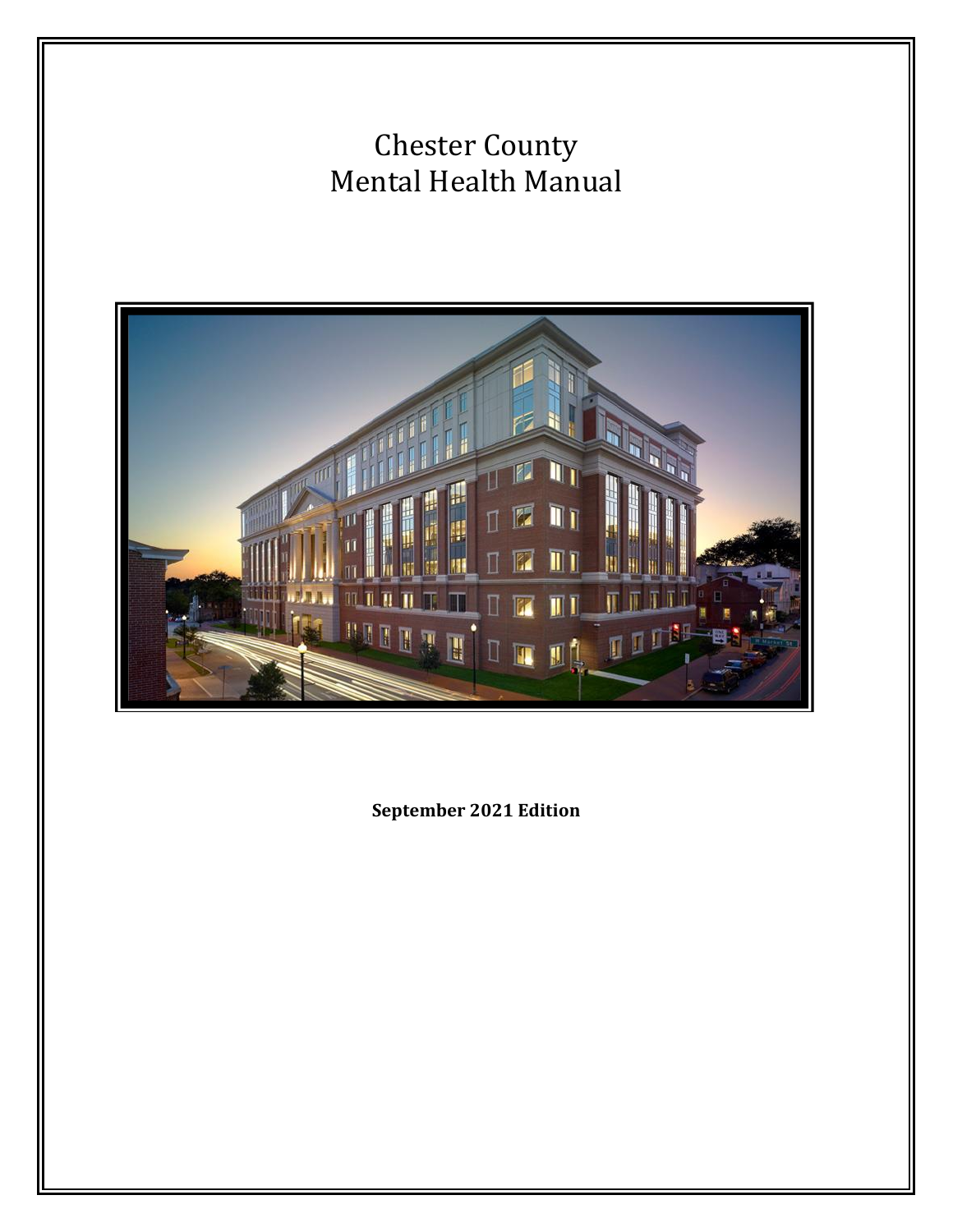

Many individuals who become involved in the criminal justice system are impacted by mental illness. Navigating the Courts and the legal system is a challenge to any individual, their family, and their friends. When an individual also has mental health issues, that challenge can increase dramatically. Mental illness, emotions and family dynamics can dramatically impact the process to address the underlying criminal charges.

Our goal in preparing this manual is to provide basic information about the criminal justice system, the issues most often encountered by individuals with mental health issues, and specialty Courts and supervision that can be helpful.

The information presented is not meant as a substitute for obtaining professional advice and counsel, but to assist the reader in understanding the development of a case and knowingly participating in the process.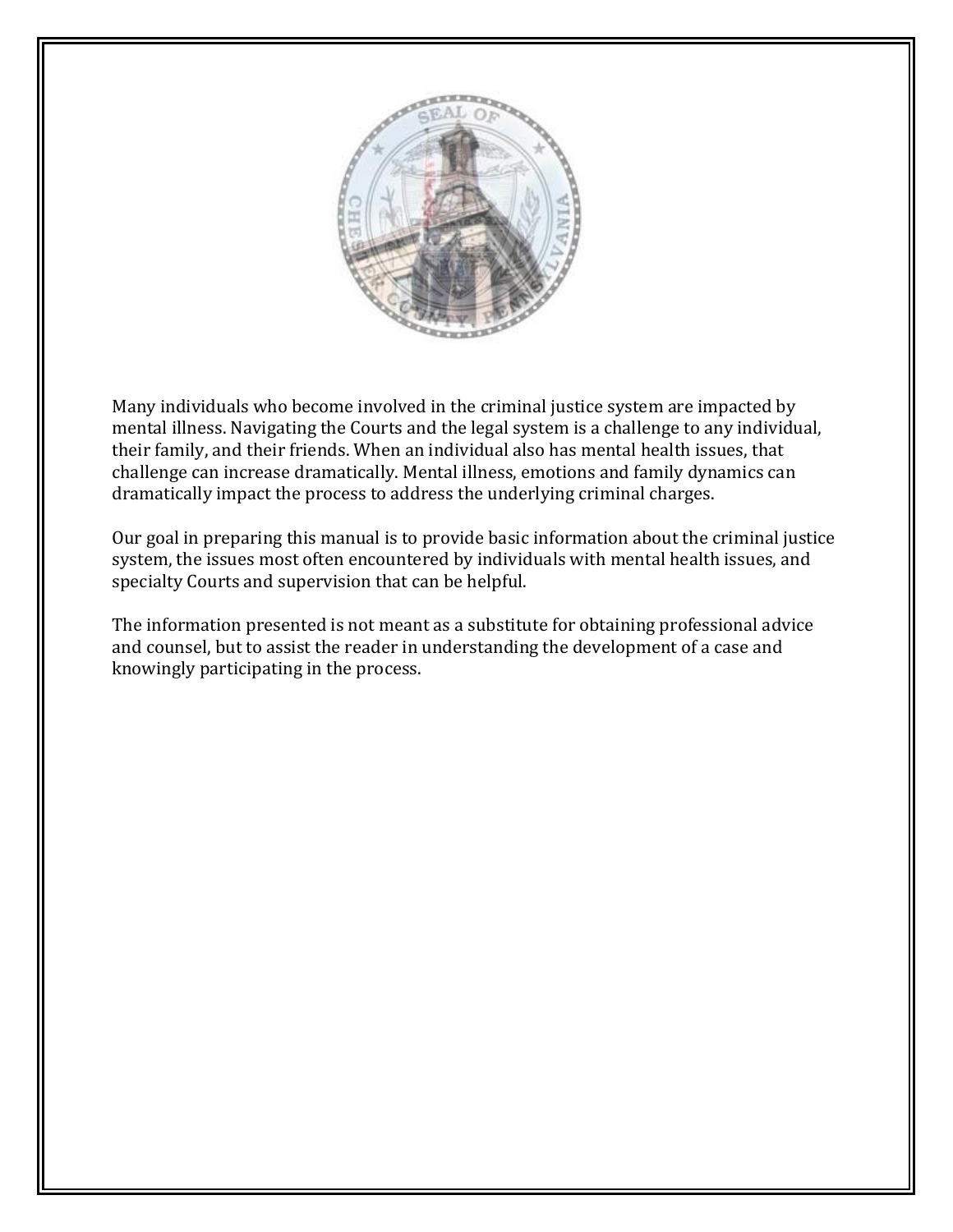## **TABLE OF CONTENTS**

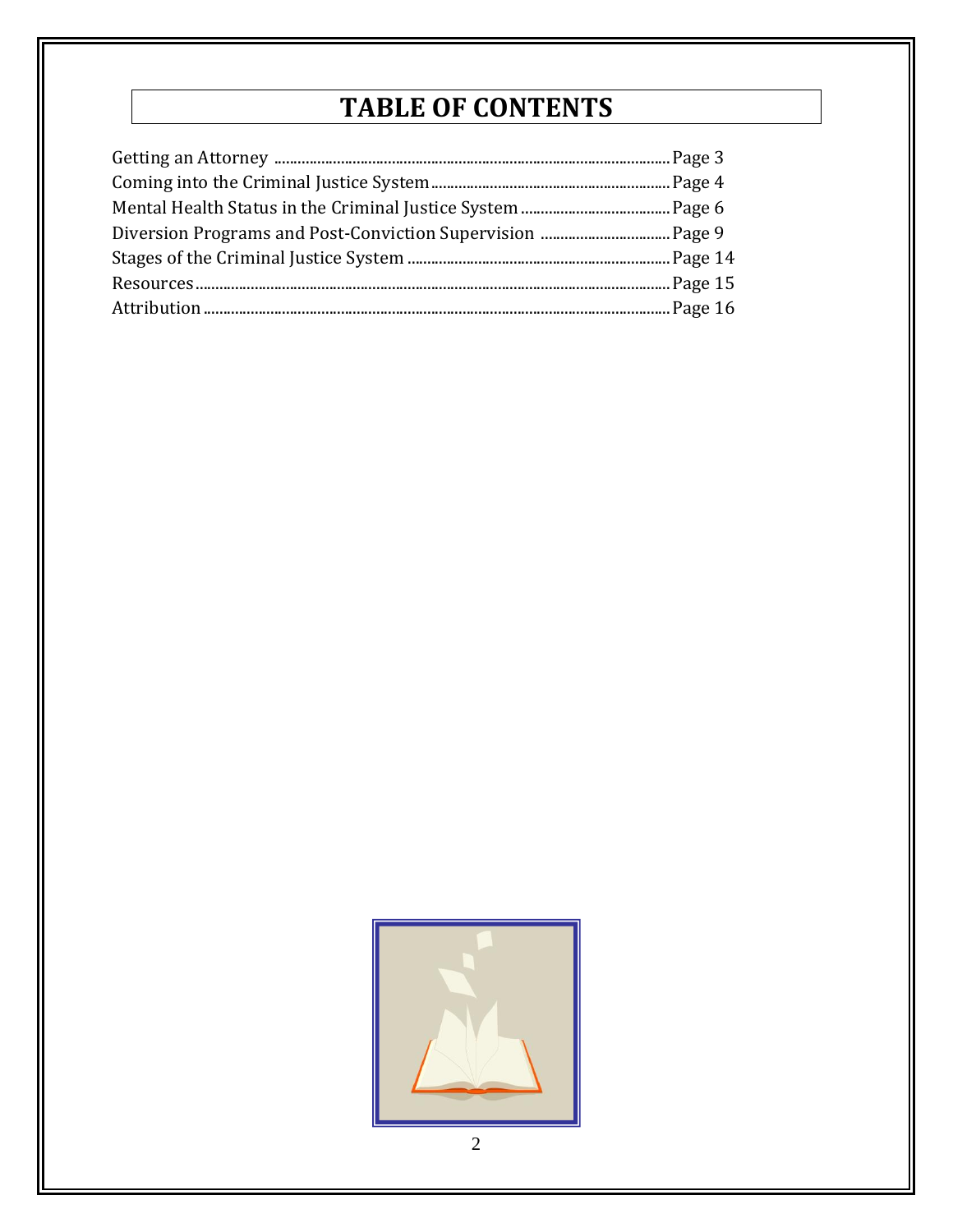### **GETTING AN ATTORNEY**

The first and best advice for anyone involved in the criminal justice system is always to seek the advice of an attorney. The complexities of the Criminal Justice System and /or Mental Health System are such that expert advice is a must. Having an attorney is a critical factor in navigating the intricate system and obtaining the best possible outcome.

If the person has the resources, they can hire (retain) an attorney to represent them. Attorneys for hire can be found through internet searches and through listings with the Chester County Bar Association. Not all attorneys practice in the area of criminal defense. Before hiring an attorney, it is suggested that you ask questions to determine their experience and expertise in criminal defense and particularly criminal defense when there is a mental health factor.

If the person is without resources (indigent), they can apply for representation by contacting the Chester County Public Defender's Office. There is an intake process to determine if the person is indigent. Intake occurs Monday through Friday, both at the Public Defender's Office and Chester County Prison (for people in prison). Once it is determined that the applicant is indigent, attorneys from the Public Defender's Office will provide representation, including the use of any necessary experts and investigations. The Public Defender attorneys are experienced and specialize in criminal defense. They also have expertise and resources to address mental illness within the Court system.

It is best to have representation as early in the process as possible (an overview of the criminal justice process appears later in this manual). If an attorney is being retained, it should ideally occur before an arrest or before the preliminary arraignment, where the individual is made aware of the potential charges and bail is set. Representation by an attorney from a Public Defender's Office generally does not become available until after arrest and/or preliminary arraignment. However, as noted above, contact with the Public Defender's Office can occur quickly to address bail and other issues that may arise.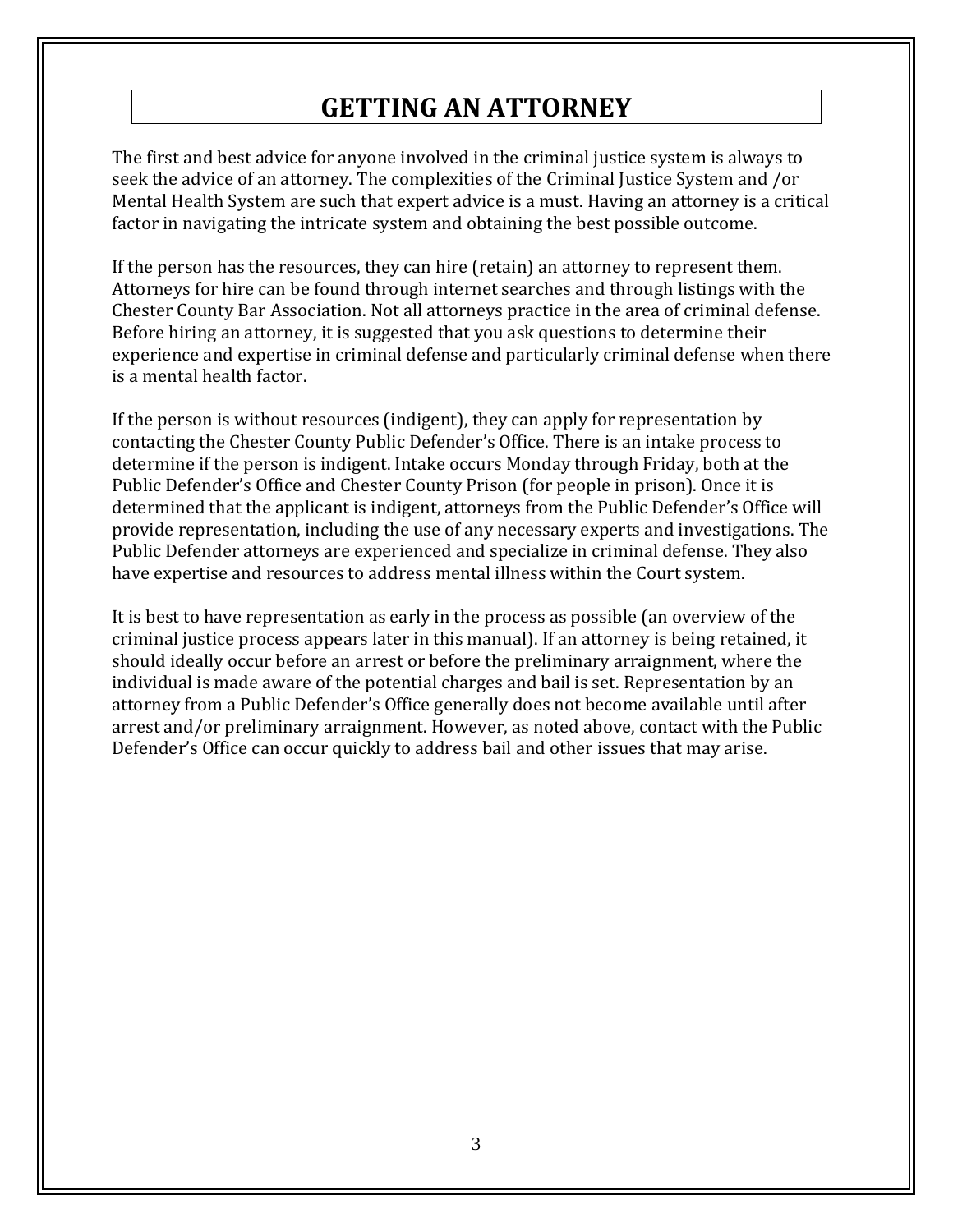## **COMING INTO THE CRIMINAL JUSTICE SYSTEM**

For friends and family members of an individual with mental illness, a fundamental fact should be kept in mind: The Criminal Justice System and the Mental Health System exist for two very different purposes. While the primary function of the Mental Health System is to identify and treat mental illness, the primary purpose of the Criminal Justice System is to determine if a criminal law has been violated and, if so, to impose an appropriate sanction or punishment. While advances are occurring to identify and assist individuals in the Criminal Justice System who are mentally ill, it will never be the primary purpose. By way of example, while a foot doctor may have knowledge of brain function, you would not call a foot doctor for a known brain injury.

While we are not suggesting that the police not be called for a clear criminal act, such as any act of violence, for less serious conduct, it is suggested that it may sometimes be more helpful and appropriate to contact a mental health provider. A list of available resources is included in this manual. Keep in mind that involvement in the Criminal Justice System will likely have consequences beyond getting mental health assistance, including potential incarceration and creating a criminal record for the individual. In some instances, a criminal record can disqualify the individual for future assistance or benefits.

Once the decision is made or circumstances occur where the mentally ill individual enters the criminal justice system, it is critical that the details of their mental health status and history be made know as soon as possible. This information should be shared with arresting officers, the Magisterial District Judge who will be presiding over preliminary arraignment, Pretrial Services, and the Public Defender's Office or retained defense counsel. As much detail and documentation as possible should be provided, including written reports and names and contact information for doctors, therapists, and case managers. It is also important to identify and provide contact information for persons who can provide additional information / insight, and who can assist with issues such as posting bail or providing housing.

The first contact with the individual will be a police officer or officers, who, as noted above, should be given as much information as possible about the individual and their mental illness. Every effort should be made to make the contact calm and peaceful.

While an overview of the Criminal Justice System is provided later in this manual, a few concepts that have a particular impact on individuals who are mentally ill should be emphasized.

**Diversion** is the process of giving the individual an opportunity to be removed from the criminal justice system and avoid the consequence of a criminal record. The best-known diversion program is the Accelerated Rehabilitative Disposition program, or ARD, where non-violent first-time offenders are removed from the prosecution process and after a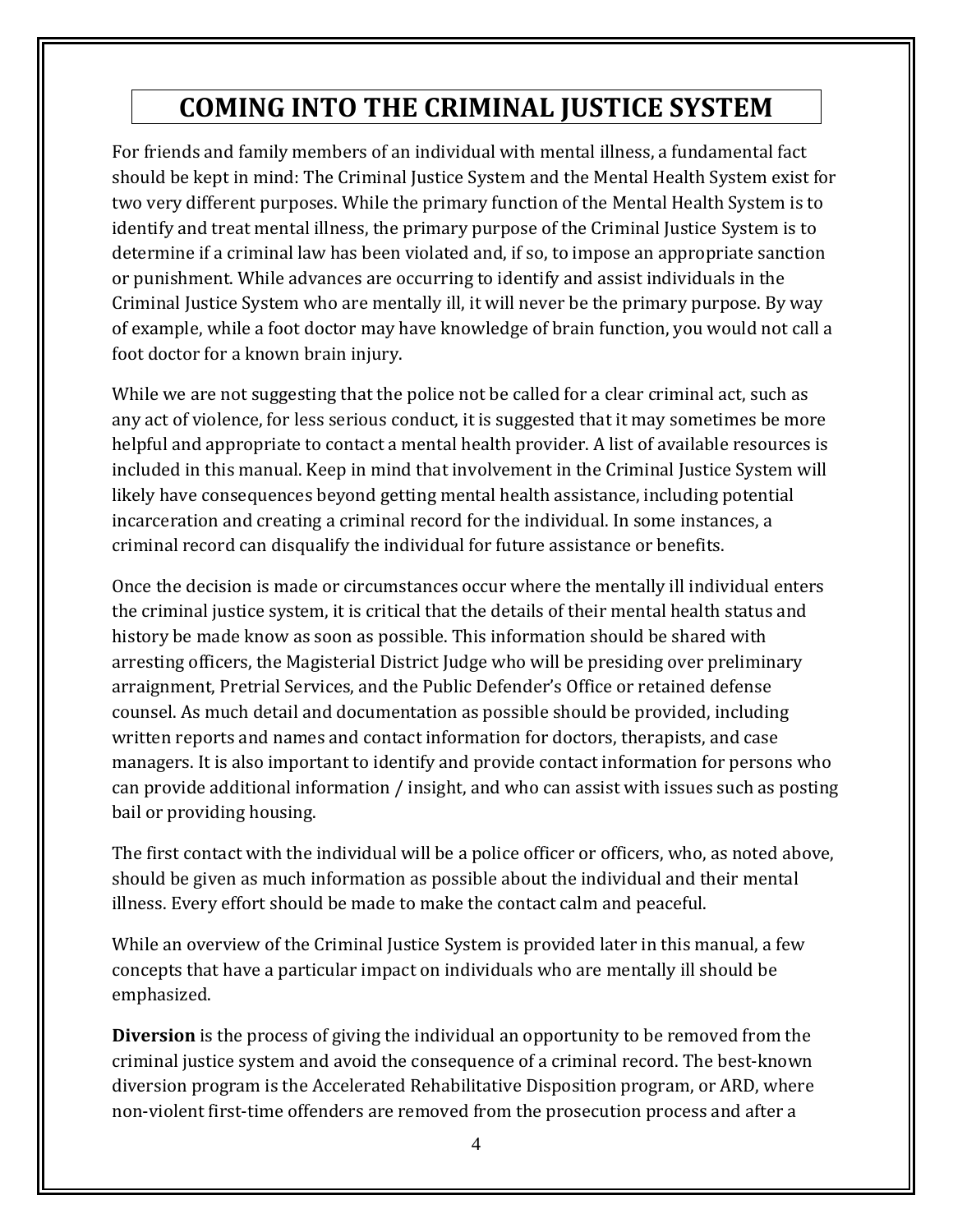period of supervision and meeting certain goals, have their charges dismissed and the entire record of their arrest expunged. In appropriate circumstances, individuals who are mentally ill may be approved for a Diversion Treatment Court and after successful completion of supervision and conditions, avoid a criminal record and have the record of their arrest expunged.

**Bail Modification** is the adjustment of the bail set by the Magisterial District Judge by adjusting the dollar amount to be posted and /or the conditions of release, such as evaluations and treatment. When an individual is identified as mentally ill, the District Attorney and Defense Attorney, may agree to a modification of bail with specific conditions of treatment to allow for the release of the individual while protecting public safety. Release on bail modification may occur as a first step to determine if diversion to a treatment court, discussed later in this manual, is appropriate. While helpful, Bail modification does not require agreement between the District Attorney and Defense Attorney. A Defense Attorney may file a motion before a Judge requesting modification and, if approved, bail modification will be Ordered by the Judge.

**Waiver of the Preliminary Hearing** is an agreement to forego the process of a hearing, presided over by a Magisterial District Judge, to determine if the charges brought against the individual meet the standard of a *prima facie.*

The *prima facie* standard is much lower than that of "beyond a reasonable doubt" required to find an individual guilty of a charge. *Prima facie* only requires a showing that a crime might have occurred and the individual charged might have committed it. Once that occurs, the charges are sent (bound over) to the Court of Common Pleas where innocence or guilt are determined. As a practical matter, because the *prima facie* standard is so low at a Preliminary Hearing, in most cases charges are sent on to the Court of Common Pleas for disposition.

The importance of this process for an individual who is mentally ill is that, at the present time, the Chester County District Attorney's Office requires an individual to waive their preliminary hearing to be eligible for consideration to participate in a Treatment Court that will divert them from the Criminal Justice System.

Because having a Preliminary Hearing is the right of every individual charged with criminal offenses, the decision to waive that right is an important one. The decision should be made with a consideration of all known facts and circumstances and with the advice and input of an attorney.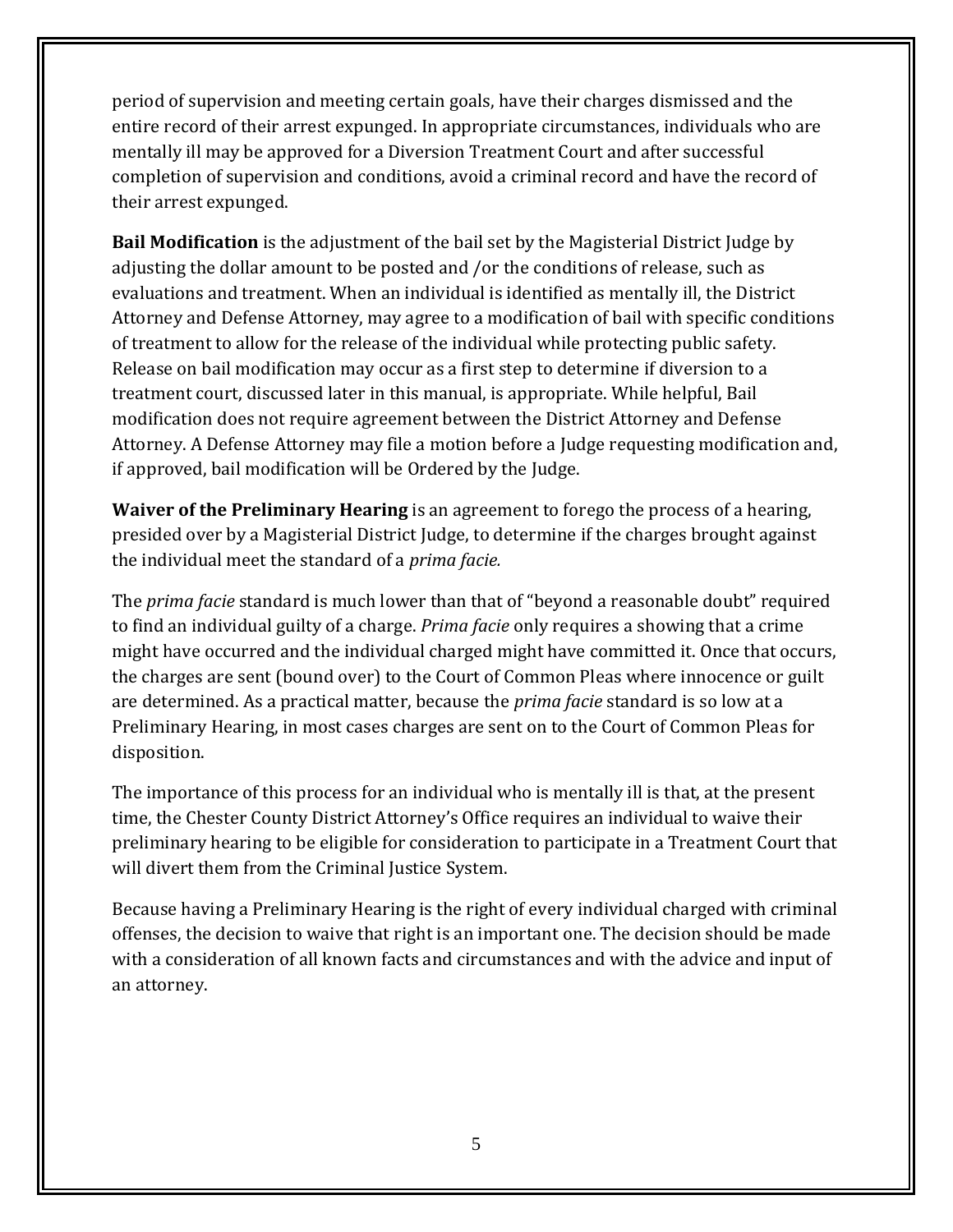## **MENTAL HEALTH STATUS IN THE CRIMINAL JUSTICE SYSTEM**

While the Mental Health System seeks to identify and treat mental illness, the focus of the Criminal Justice System is how mental illness effects an individual's ability to participate in their defense, or how mental illness effects their responsibility for their actions.

The first area, ability to participate in their defense, is addressed as a consideration of competency. In Pennsylvania, one is presumed to be competent to be prosecuted and therefore incompetency must be proven. The issue of competency is determined through Court proceedings.

Competency includes the ability of the individual to understand the charges against them, to understand and participate in Court proceedings, and to communicate with their attorney. Competency is a very low legal standard requiring only minimal understanding, participation, and communication. An individual can suffer from many forms of mental illness and still be found competent to be prosecuted in the criminal justice system.

If an individual is found to be incompetent, the case against them cannot proceed unless or until they become competent. While competency is being determined, the prosecution is halted (stayed). The Court can take steps, by ordering evaluation and treatment, to determine if the individual can become competent. If they are found not likely to become competent in the future, after a period of time defined by statute, there may be a dismissal of the charges

Determinations of competency should not be confused with the mental health commitment process where, under certain circumstances, an individual may be ordered to undergo psychological treatment. While actions giving rise to criminal charges can result in a mental health commitment, it is not necessary, and commitment is not a criminal justice process.

The issue of an individual's competency is addressed in the Pennsylvania Mental Health Procedures Act. (Title 50 of Pennsylvania Statutes). The Act sets out the procedures to raise the issue of competency, to obtain evaluations and treatment, and actions that the Court may take.

Competency proceedings are usually pursued by the individual's attorney, either through the Public Defender's Office or retained counsel.

The second area, criminal responsibility, involves the Criminal Justice System's application of mental illness.

Clinically, mental illness can present in many forms and degrees and the impact and effect of mental illness is always a consideration for individuals in the criminal justice system.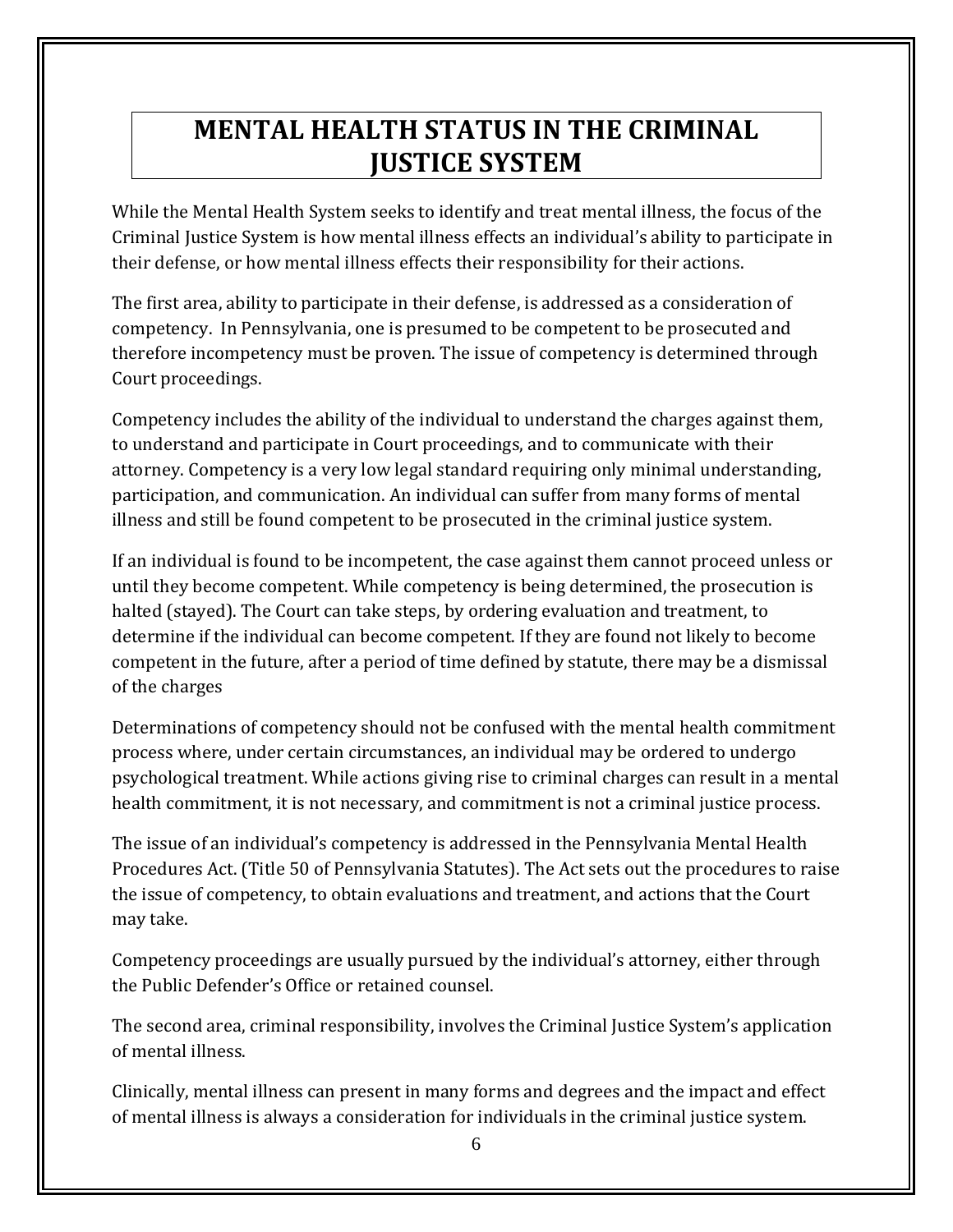However, in terms of programs and alternatives specifically for mentally ill individuals or the application of mental illness as a defense to criminal charges, consideration is primarily focused on those individuals who present with "Serious Mental Illness."

The accepted definition of Serious Mental Illness is:

Persons aged 18 and older who have a diagnosable mental, behavioral, or emotional disorder that meets diagnostic criteria within the DSM (Diagnostic and Statistical Manual of Mental Disorders) and that has resulted in a functional impairment and which substantially interferes with or limits one or more major life activities. This includes the following diagnoses: Bipolar Disorder, Major Depressive Disorder, Schizophrenia, Schizoaffective Disorder, Other Specified Schizophrenia Spectrum and Other Psychotic Disorders, and Borderline Personality Disorder. Treatment History, Functioning Level, and Co-Occurring Disorder or Conditions are additional required criteria.

While this is a complex definition, it highlights the importance of diagnostic and treatment records and a thorough evaluation. As noted earlier, when an individual with suspected Serious Mental Illness enters the Criminal Justice System, the best assistance to the individual is to provide as much treatment and diagnostic information and history as possible. That information, paired with any necessary mental health evaluations, provides the best foundation to determine if the individual meets the criteria for Serious Mental Illness. Family and friends of the individual can play an integral part by identifying and / or providing diagnostic and treatment records and personal history. They are also helpful in facilitating and encouraging the individual to participate in any evaluations.

In some circumstances, an individual's Serious Mental Illness may be a defense to the criminal charges. Under appropriate facts and circumstances, Serious Mental Illness can negate criminal responsibility. This is commonly referred to as Not Guilty by Reason of Insanity. To present this defense, the individual charged has the burden of raising that they are Not Guilty by Reason of Insanity as defined below. Once that occurs, the Commonwealth must prove sanity beyond a reasonable doubt.

In Pennsylvania, for a Judge or Jury to find an individual Not Guilty by Reason of Insanity, they must find that it was proved to a preponderance that:

"…at the time of the commission of the offense, the actor was laboring under such a defect of reason, from disease of the mind, as not to know the nature and quality of the act he was doing or, if the actor did know the quality of the act, that he did not know that what he was doing was wrong." 18 Pa. C.S. § 315.

The standard in Pennsylvania is very strict and it is extremely rare for an individual to be found Not Guilty by Reason of Insanity. Nationally, including states with a less strict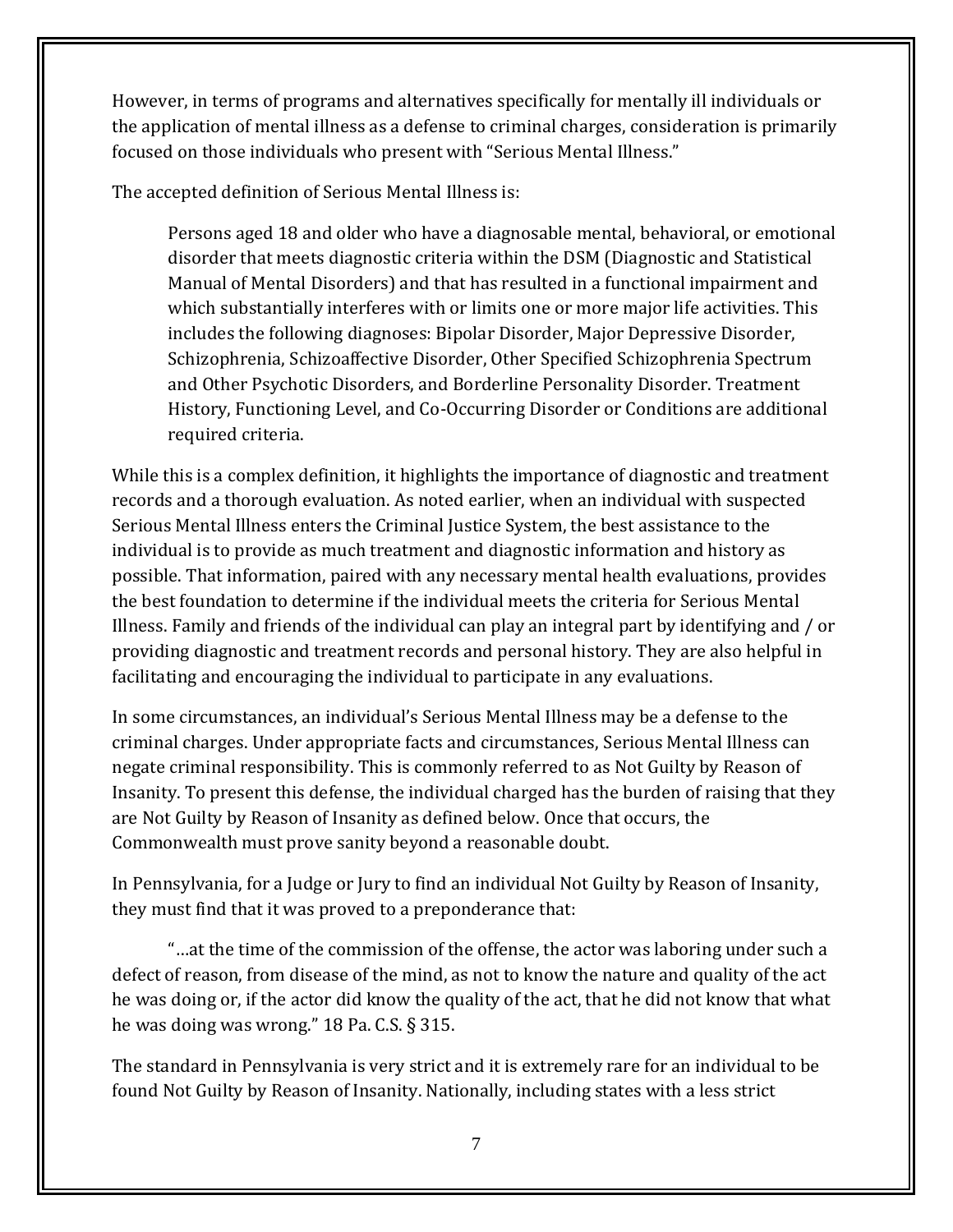standard, only approximately 0.26 % of criminal cases result in verdicts of Not Guilty by Reason of Insanity.

It should be noted that a finding of Not Guilty by Reason of Insanity, while an acquittal of the criminal charges, will bring the individual into the Mental Health System, including the potential for long term hospitalization.

Moreover, in Pennsylvania, in every case where a potential verdict of Not Guilty by Reason of Insanity is under consideration, the Judge or Jury must consider the verdict of Guilty but Mentally Ill. An individual "… may be found 'guilty but mentally ill' at trial if the trier of facts finds, beyond a reasonable doubt, that the person is guilty of an offense, was mentally ill at the time of the commission of the offense and was not legally insane at the time of the commission of the offense." 18 Pa. C.S. § 314 (a)

An individual may also, under appropriate circumstances, enter a plea of Guilty but Mentally Ill to charges. 18 Pa. C.S. § 314 (b). For the purposes of the statute, being Mentally Ill is defined as:

*One who as a result of mental disease or defect, lacks substantial capacity either to appreciate the wrongfulness of his conduct or to conform his conduct to the requirements of the law. 18 Pa. C.S. § 314 (c) (1)*

An individual who enters a plea of Guilty but Mentally Ill, or is found after a trial to be Guilty but Mentally Ill, will have a criminal conviction and will be sentenced. The Court will consider the mental illness in structuring the sentence.

With a broader mental illness standard and a finding of guilt, many more cases are resolved as Guilty but Mentally Ill than Not Guilty by Reason of Insanity.

The decision to pursue an insanity or mental illness defense in any form should be made only with the assistance of legal counsel after a thorough review of the facts and circumstances of the particular case and the mental health of the individual charged.

While competency, Not Guilty by Reason of Insanity and Guilty but Mentally Ill verdicts impact a small number of individuals who enter the criminal justice system, it is recognized that a substantial number of individuals who qualify as Seriously Mentally Ill are charged criminally. In Chester County, we have developed a number of alternatives and options that address both the criminal justice objectives and the treatment needs of the individuals. These alternatives will be discussed on the next several pages.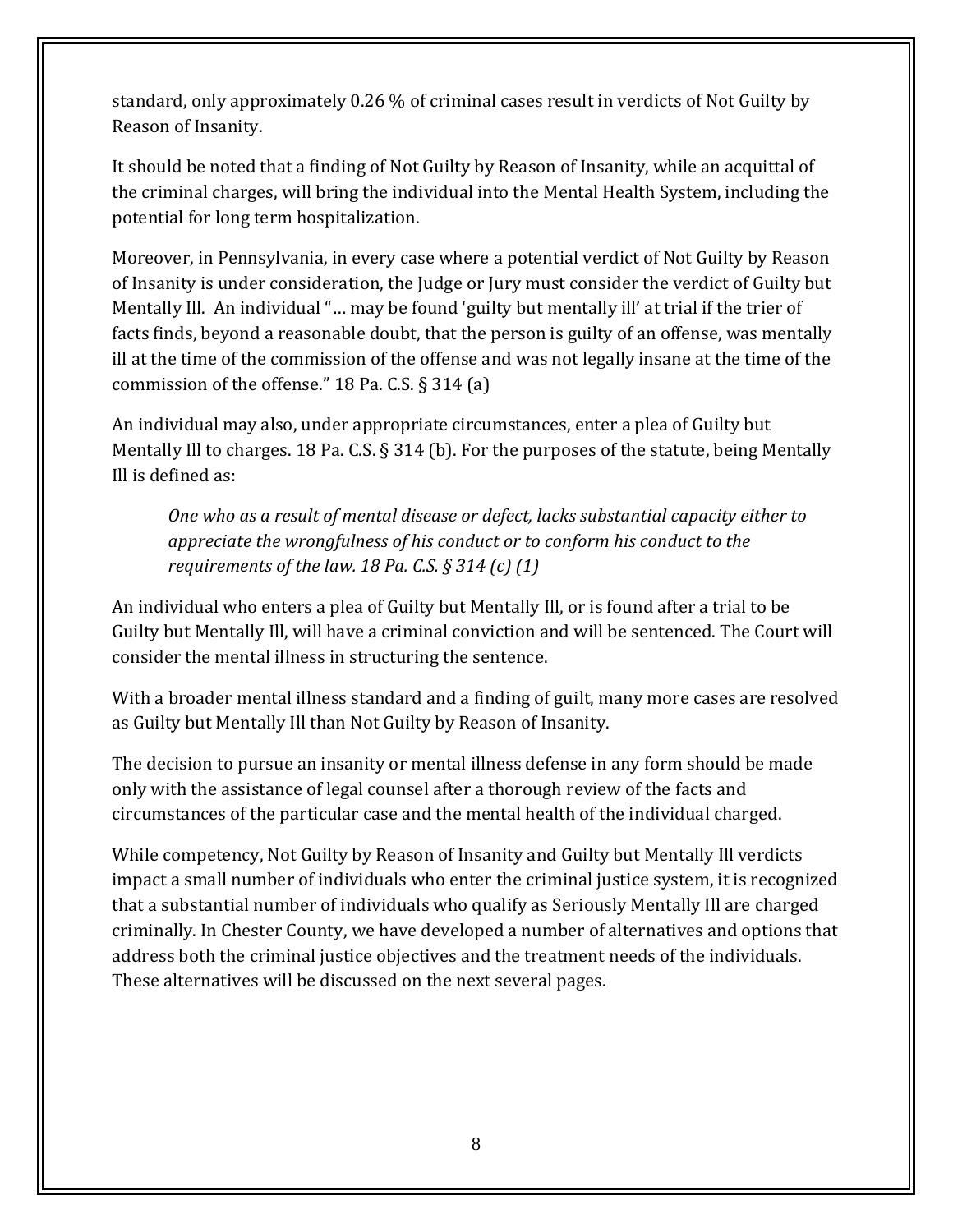## **DIVERSION PROGRAMS AND POST-CONVICTION SUPERVISON**

#### *Drug Court*

The Chester County Drug Court Program supports individuals with substance use problems in breaking the cycle of addiction and the crimes that accompany it, by combining prompt and effective treatment with intensive judicial supervision. The Drug Court Program is a pretrial disposition program that provides eligible offenders the opportunity to receive treatment, and upon successful completion of the Program, dismissal of their charges. The Drug Court Program has four phases. Participants will attend Court regularly for reviews with the Judge. To move to each new phase, participants must be in compliance with the requirements of Drug Court and must remain clean for a period of 90 days. The Program is a minimum of twelve months and the total length of the Program will depend upon a participant's individual. The Drug Court Judge awards incentives for compliant behavior and imposes sanctions for negative behavior.

To qualify for Drug Court, one must currently be charged with a drug offense, a nonviolent, substance use related offense, or a first offense DUI. A person charged with first offense DUI will also need to apply for Accelerated Rehabilitative Disposition (ARD), a non-violent first offender diversion program. A substance use problem must exist, and the applicant may not have a prior record for a crime of violence. They cannot currently be under probation or parole supervision and they must agree to waive the preliminary hearing & right to a speedy trial. Lastly the applicant must follow the instructions of the Pretrial Officer which includes scheduling a drug & alcohol evaluation and following all treatment recommendations.

Application to participate in Drug Court should be made at, or as soon possible after, the date of the Preliminary Hearing, as the goal of Drug Court is to quickly engage the participant in treatment. Applicants should consult with an attorney as to their suitability for Drug Court and obtain assistance in completing the application process. Acceptance to participate in Drug Court is in the discretion of the Chester County District Attorney's Office.

As Drug Court is a diversionary program, upon successful completion the charges are withdrawn and the participant's record for the offenses and arrest expunged.

#### *Recovery Court*

Unlike Drug Court, Recovery Court is not a diversionary Treatment Court. Upon conviction or a plea to criminal charges, a sentence is imposed by the Court that includes restrictive conditions and drug/alcohol treatment. To qualify for Recovery Court, the individual must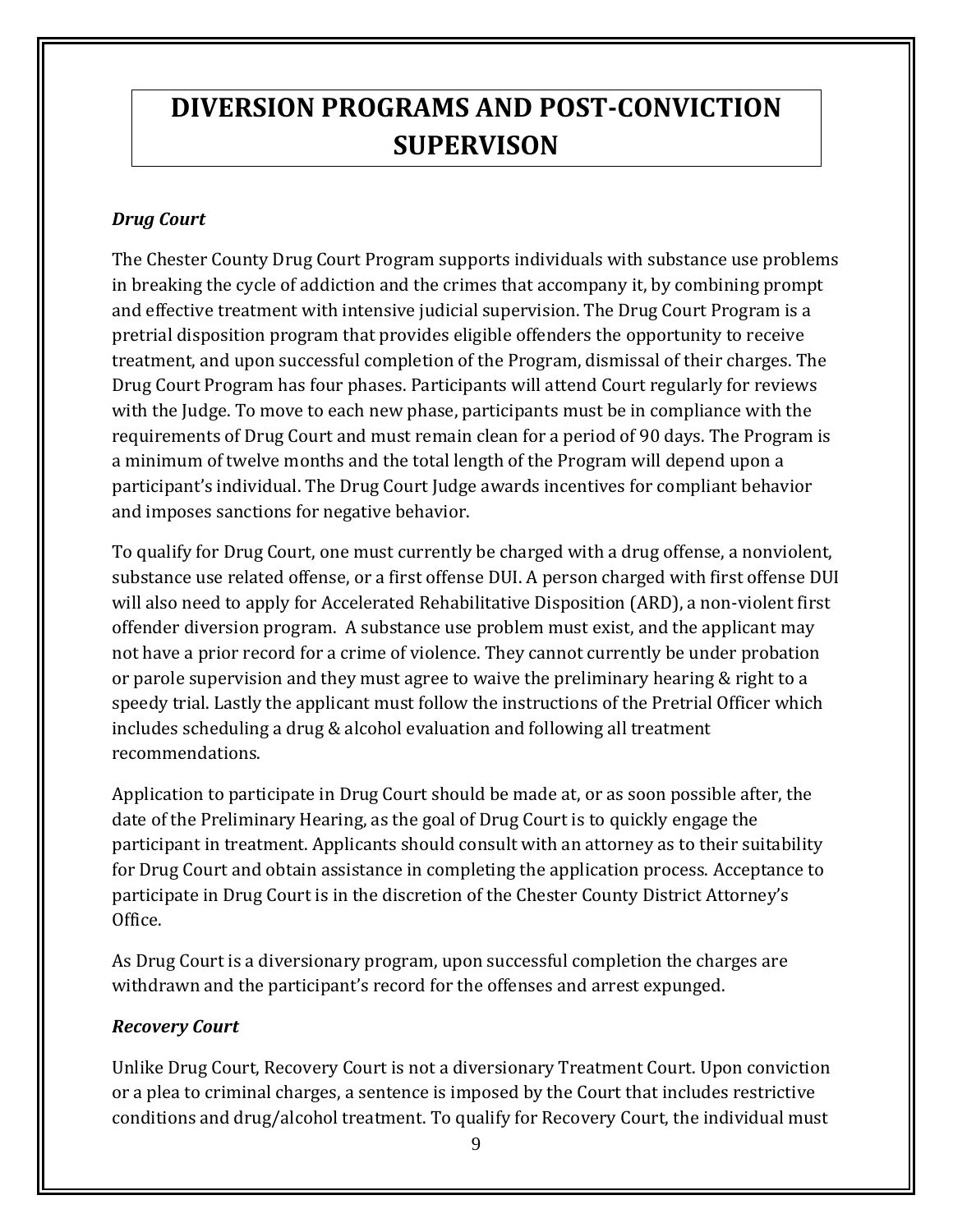meet the criteria for Sentencing Guideline Level 3 and 4 offenders and have a substance use disorder.

This intensive, drug and alcohol treatment-based program is available for offenders who are in need of long term, highly structured drug and alcohol treatment and supervision. The sentence imposed includes a brief flat period of incarceration, followed by a probation sentence with restrictive conditions which may include residential treatment and residential halfway house treatment, electronic home monitoring, SCRAM (electronic alcohol intake monitoring), intensive outpatient treatment, and intensive probation.

**Ineligibility**: A person with a current conviction or with a prior conviction within the past ten years of any of the following offenses is ineligible for a restrictive probation sentence: Murder, Voluntary Manslaughter, Aggravated Assault, Assault by Prisoner, Assault by Life Prisoner, Kidnapping, Statutory Sexual Assault, Arson and Related Offenses, Burglary (F1), Robbery, Theft by Extortion, Incest, Escape, Drug Trafficking, Trafficking Drugs To Minors, NOTE: A person who has ever been convicted of, or adjudicated delinquent of, any offense requiring registration as a sexual offender is ineligible for a restrictive probation sentence.

Judicial supervision is frequent and is similar to the Drug Court Model.

Defendants should consult with an attorney as to their potential for participation in Recovery Court and should submit an application no more than 30 days after formal arraignment.

Applicants are identified as candidates for Recovery Court by the Adult Probation and Parole Office (APO). This is determined by completing the Guideline Sentence Form and reviewing information from the defendant and/or defense counsel regarding drug/alcohol use. Referrals for assessment are usually made to APO by the defense attorney. The offender will have a clinical assessment (to determine if they have a substance use disorder) conducted by the County Department of Drug and Alcohol or their contracted provider. The Probation Officer will submit the assessment and recommendation for Recovery Court participation to the District Attorney's office. If approved, the District Attorney's Office will recommend a disposition and sentence consistent with the treatment recommendation in the clinical evaluation and based on the revised Recovery Court guidelines. However, since Recovery Court is a sentencing option, in appropriate circumstances, a Judge may impose a Recovery Court sentence over the objection of the District Attorney.

Recovery Court can reduce the punitive aspects of a sentence, such as incarceration, while providing the participant with the opportunity for treatment. However, it is not a diversionary court and the participant will have a criminal record.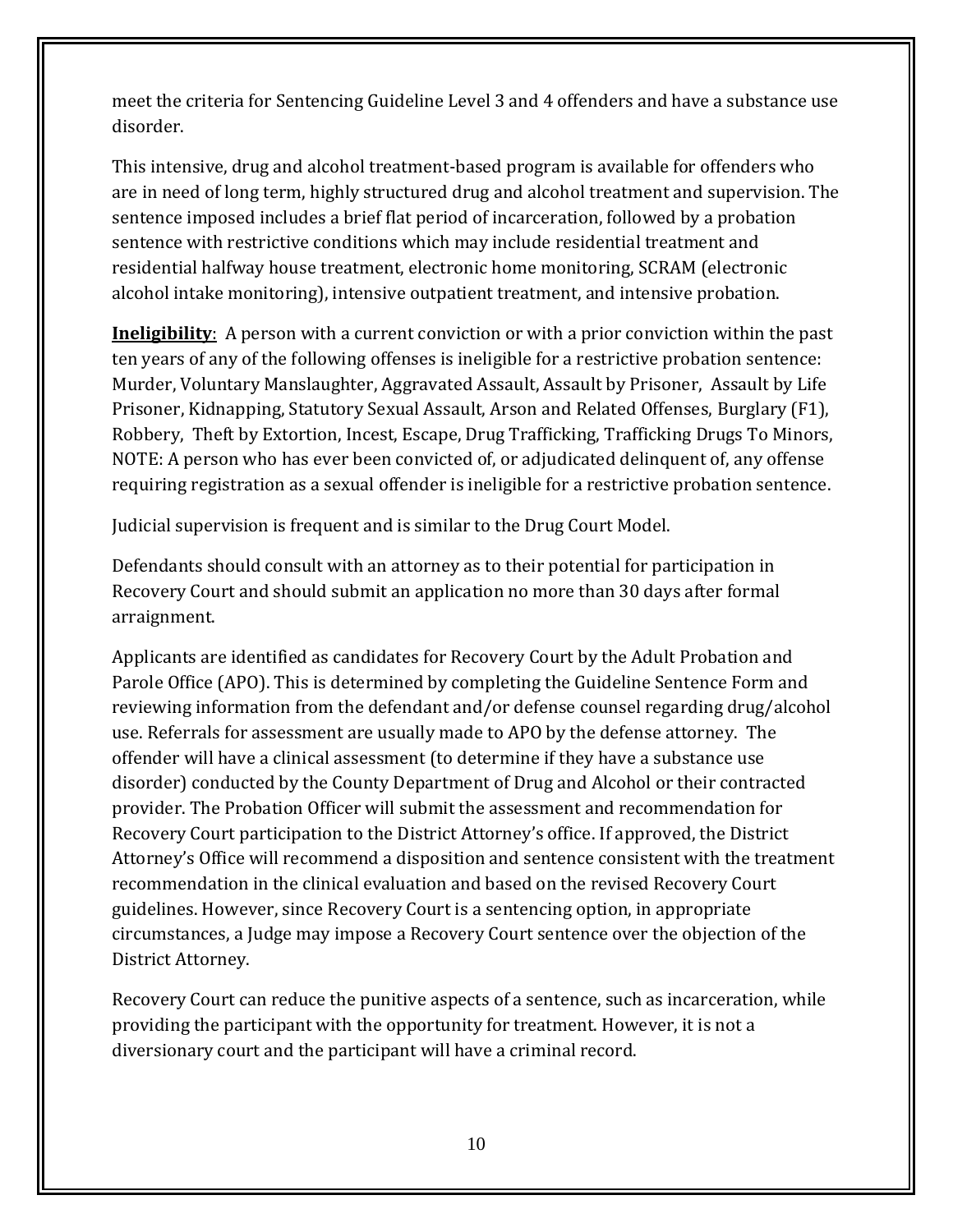#### *Mental Health Court*

Chester County Mental Health Court provides treatment, support and stability to justice involved individuals who struggle with Serious and Persistent Mental Illness (SPMI). The Mental Health Court utilizes a collaborative and problem-solving approach by connecting individuals to community treatment providers and resources. By identifying and targeting participants' needs, Mental Health Court promotes self-sufficiency and enhances public safety.

The applicant must be a resident of Chester County and be diagnosed with a serious and persistent mental illness as defined by the DSM V (i.e., schizophrenia, bi-polar, major depression, borderline personality disorder). The applicant must be charged with either a misdemeanor or felony offense in Chester County and must voluntarily agree to comply with program requirements, if admitted to participate. To be considered for Mental Health Court as a diversionary treatment court, the applicant must also waive their preliminary hearing and speedy trial rights.

The client, their attorney, or a person acting on behalf of the client, must make application to the program. An assessment will be scheduled and completed with the client by the Mental Health Court assessor. The assessor determines clinical eligibility. If clinically eligible, the District Attorney's Office will then determine if the client meets legal eligibility.

Mental Health Court has two tracks, Diversion and Post-Conviction.

**Diversion Track (ARD)**: The District Attorney has full autonomy to accept or deny individuals. Anyone denied for the diversion can be considered for post-conviction participation.

**Post-Conviction Track**: The District Attorney has the right to not make it a part of a plea offer; however, any judge can override the DA's objection and place the person in the post-conviction court.

#### *Veterans Court*

Chester County Veterans Court was established to provide treatment, compassion and hope to veterans struggling in the Criminal Justice system through a problem-solving approach that includes collaborative treatment strategies for veterans who suffer from Traumatic Brain Injury (TBI), Post Traumatic Stress Disorder (PTSD), Military Sexual Trauma (MST), psychological problems, and/or substance use problems as result of having served in the military. Its goal is to restore veterans to their military values, reduce criminal recidivism, facilitate participant recovery, increase compliance with treatment and other court ordered conditions, improve access to VA benefits and services, improve family relationships and social support connections, and improve life stability.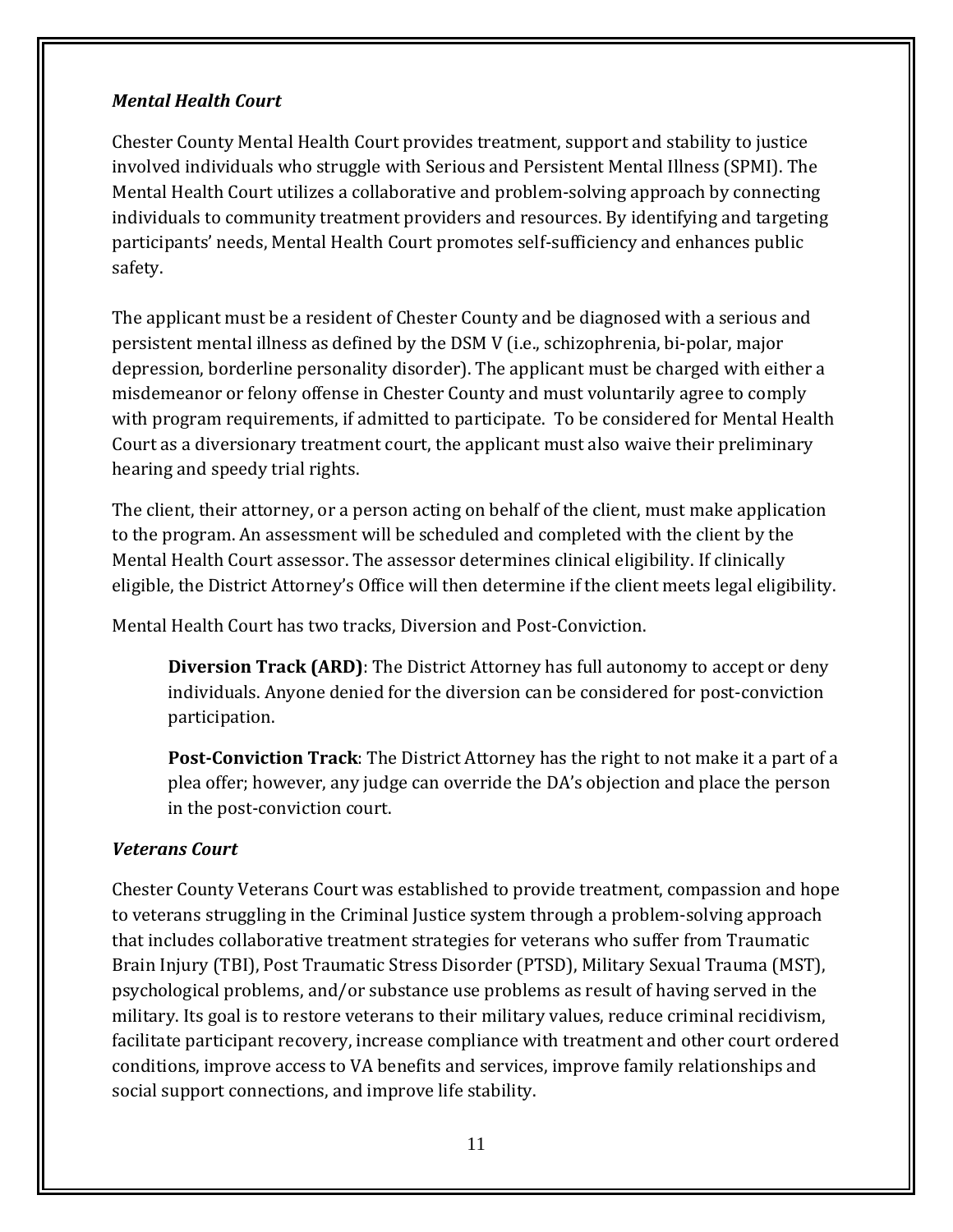Application requirements include: • Service in the U.S. Armed Forces (provide copy of DD214) • Charged with a misdemeanor and/or felony offense in Chester County • Diagnosis of Traumatic Brain Injury (TBI), Post Traumatic Stress Disorder (PTSD), Military Sexual Trauma (MST), psychological problems, and/or substance use problems • Honorable, or Other Than Honorable discharge from the military • Victim consent to case proceeding. To be considered for Veterans Court as a diversionary treatment court, the applicant must also waive their preliminary hearing and speedy trial rights.

Individuals should consult with an attorney as to their suitability for Veterans Court and for assistance in the application process.

Veterans Court has two tracks, Diversion and Post-Conviction.

**Diversion Track (ARD)**: The District Attorney has full autonomy to accept or deny individuals. Anyone denied for the diversion can be considered for post-conviction participation.

**Post-Conviction Track**: The District Attorney has the right to not make it a part of a plea offer; however, any judge can override the DA's objection and place the person in the post-conviction court.

**Application Process**: After an arrest and prior to a preliminary hearing, any party to the matter can complete an application for Veterans Court. The application is then processed by a member of the Pretrial Service Unit. Pretrial Services will coordinate with the local Veterans Affairs Medical Center to determine benefit eligibility. If eligible, the Pretrial Services Unit will have the applicant setup an assessment with a representative from Veterans Affairs. Upon completion of the assessment, the applicant is then scheduled for consultations with any services that are needed. Once the full assessment is received it is sent to the District Attorneys Officer for further review.

#### *Mental Health Protocol (MHP) Supervision*

Defendants who are suffering from a Serious Mental Illness and do not qualify for Mental Health Court may have mental health treatment required as a component of any sentence imposed by a Judge. Mental Health Protocol is a track of supervision that focuses on the mental health needs of the defendant. This supervision is a collaborative effort between the Adult Probation Office, the Mental Health & Intellectual Disability Department, and community outpatient providers. Outpatient facilities provide mental health screenings, assessments, case consultations, treatment and medication monitoring for clients that have been court ordered to participate in Mental Health Protocol. Compliance with a forensic mental health treatment plan is enforced as a condition of supervision. Non-compliance is addressed as a violation of probation or parole.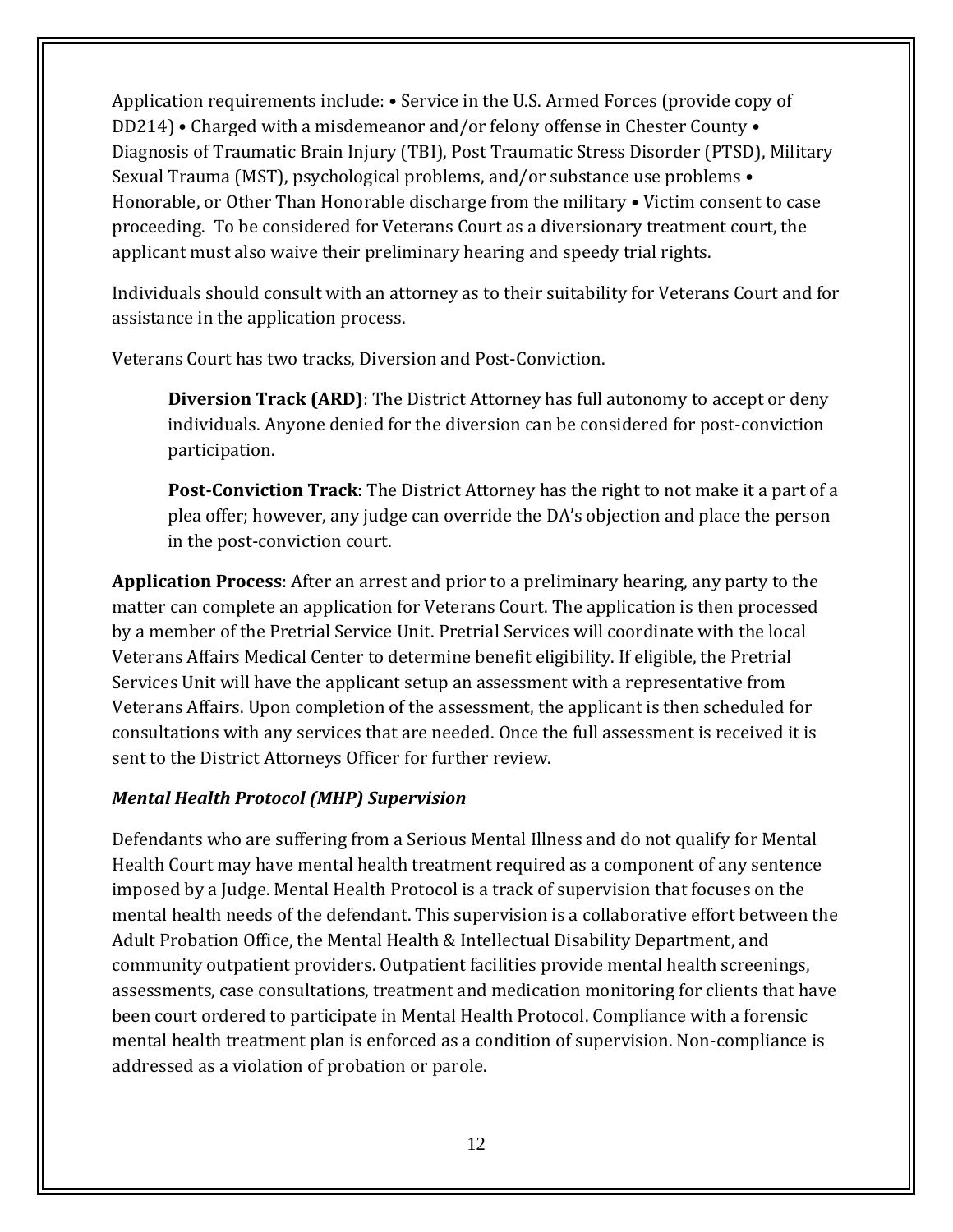Mental Health Protocol is a sentencing option available to the Court and any client that has been or is currently diagnosed with a Serious Mental Illness, as defined by the DSM V (schizophrenia, bi-polar, major depression, or borderline personality disorder), can be designated to receive this level of supervision. Defendants who have experienced a serious psychiatric break, regardless of diagnosis, will be screened for supervision appropriateness. If after a thorough assessment it is determined that the client is not appropriate, they will be reassigned to the appropriate unit within the Adult Probation Department.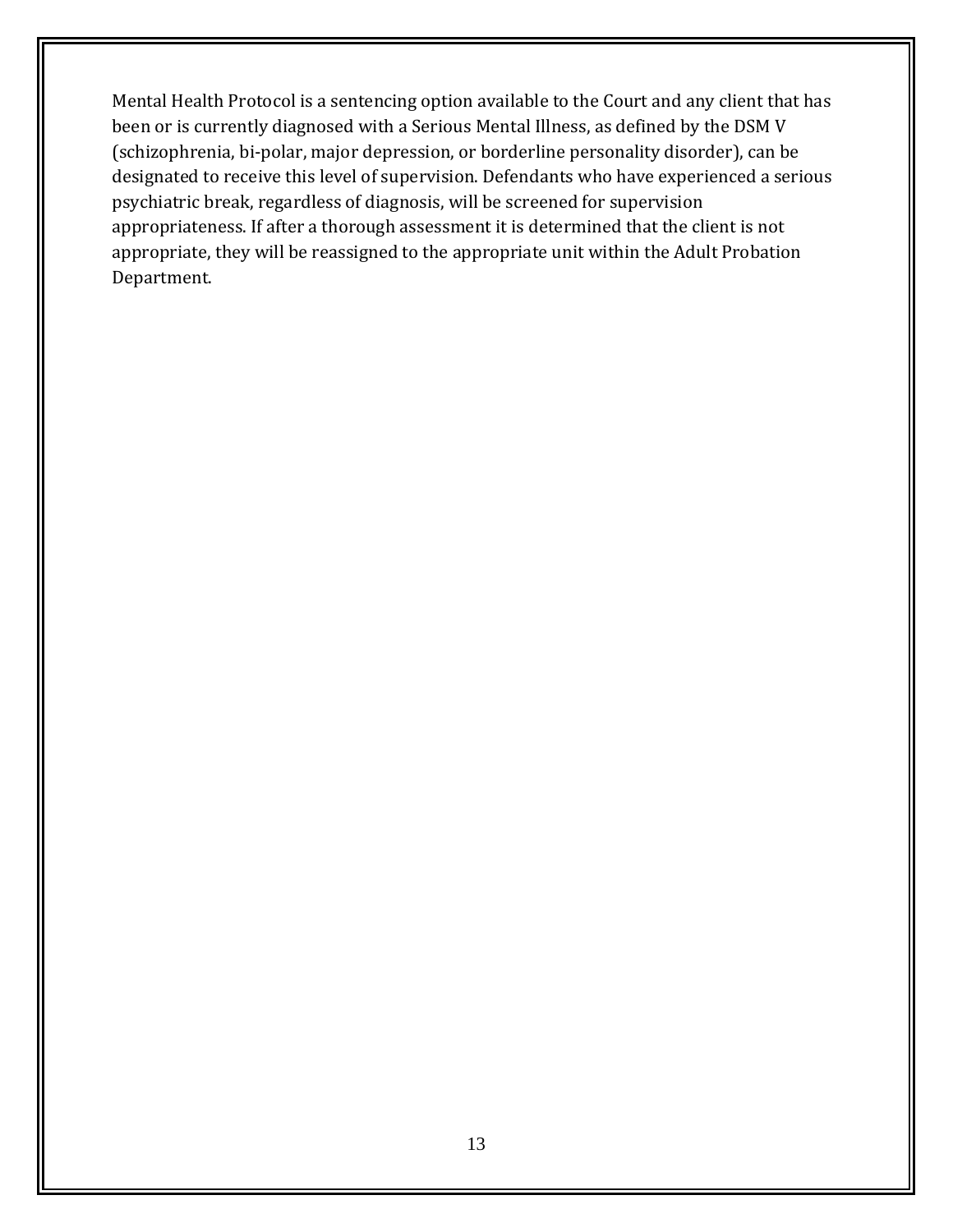### **STAGES OF THE CRIMINAL JUSTICE SYSTEM**

For an individual who finds themselves in the Criminal Justice System, there are many processes and procedures that occur. The following can be used as an overview but should not be considered the rule in every case.

- ➢ Alleged criminal act occurs
- $\triangleright$  Investigation and a decision to charge the individual who is alleged to have committed the criminal act
- ➢ Commonwealth's Attorney (District Attorney) is consulted
- ➢ Criminal Complaint and Affidavit is approved
- $\triangleright$  Summons to appear in court is issued or arrest is made
- ➢ Magisterial District Court (Local Court)
	- o **Preliminary Arraignment** Bail is set before a Magisterial District Judge
	- o **Preliminary Hearing** is scheduled/heard. A preliminary hearing is not a final finding of innocence or guilt but, rather, a determination that a criminal act may have been committed and the individual may have committed the offense(s). Usually less serious offenses can be resolved at this level. Otherwise, most cases are transferred to the Common Pleas Court for further action/ prosecution. Also, at this stage, diversionary treatment courts may be considered and applications submitted.
- ➢ Common Pleas Court (West Chester)
	- o **Formal Arraignment** The defendant is given a Criminal Information, a document that lists the criminal charges that were transferred to Common Pleas Court from the Magisterial District Court. A Judge is assigned, and the case is entered into the scheduling system.
	- o **Pretrial Motions** The defense attorneys and the Commonwealth can file motions with the Court to address issues related to the case that should be decided before trial or other disposition. For example, Constitutional issues of search and seizure of evidence.
	- o **Disposition:**
		- Non-trial:
			- Guilty Plea:
				- o Can be negotiated as to charges and sentence together as a package
				- o Can be to charges without an agreed sentence in which case the Judge will decide the sentence.
				- o Diversion to Treatment Court
		- Trial:
			- Jury
			- Bench- By a Judge without a Jury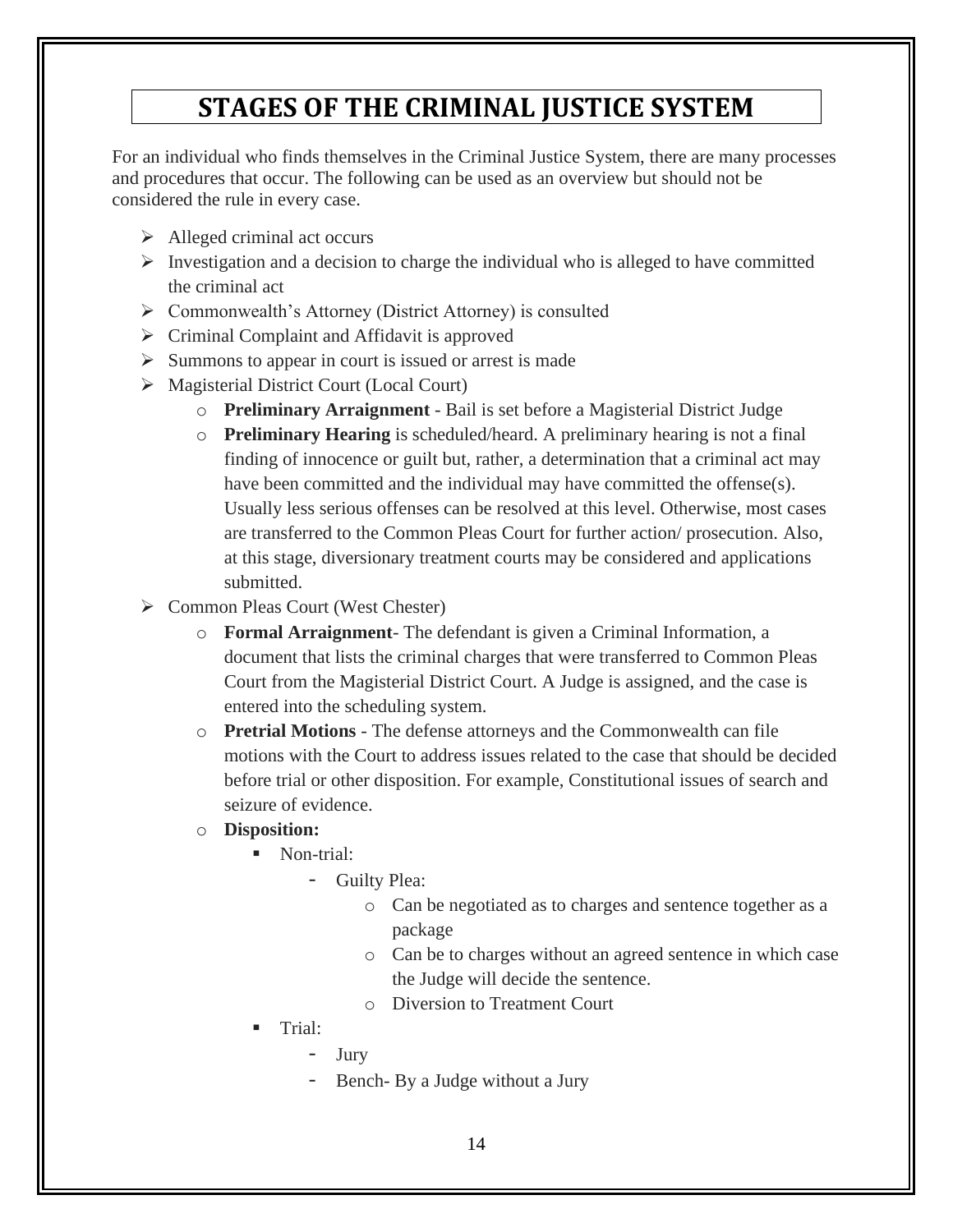## **RESOURCES**

| <b>Chester County Adult Probation, Parole &amp; Pretrial Services</b>           | 610-344-6291 |
|---------------------------------------------------------------------------------|--------------|
| <b>Chester County Bar Association</b>                                           | 610-692-1889 |
| <b>Chester County Department of Drug and Alcohol Services</b>                   | 610-344-6620 |
| <b>Chester County Department of Human Services</b>                              | 610-344-6640 |
| <b>Chester County Department of</b><br>Mental Health/Intellectual Disabilities: | 610-344-6265 |
| <b>Chester County District Attorney's Office</b>                                | 610-344-6801 |
| <b>Chester County Juvenile Probation</b>                                        | 610-344-6295 |
| <b>Chester County Public Defender's Office</b>                                  | 610-344-6940 |
| Legal Aid of Southeastern Pennsylvania                                          | 610-436-4510 |
| <b>Valley Creek Crisis Center</b>                                               | 610-280-3270 |